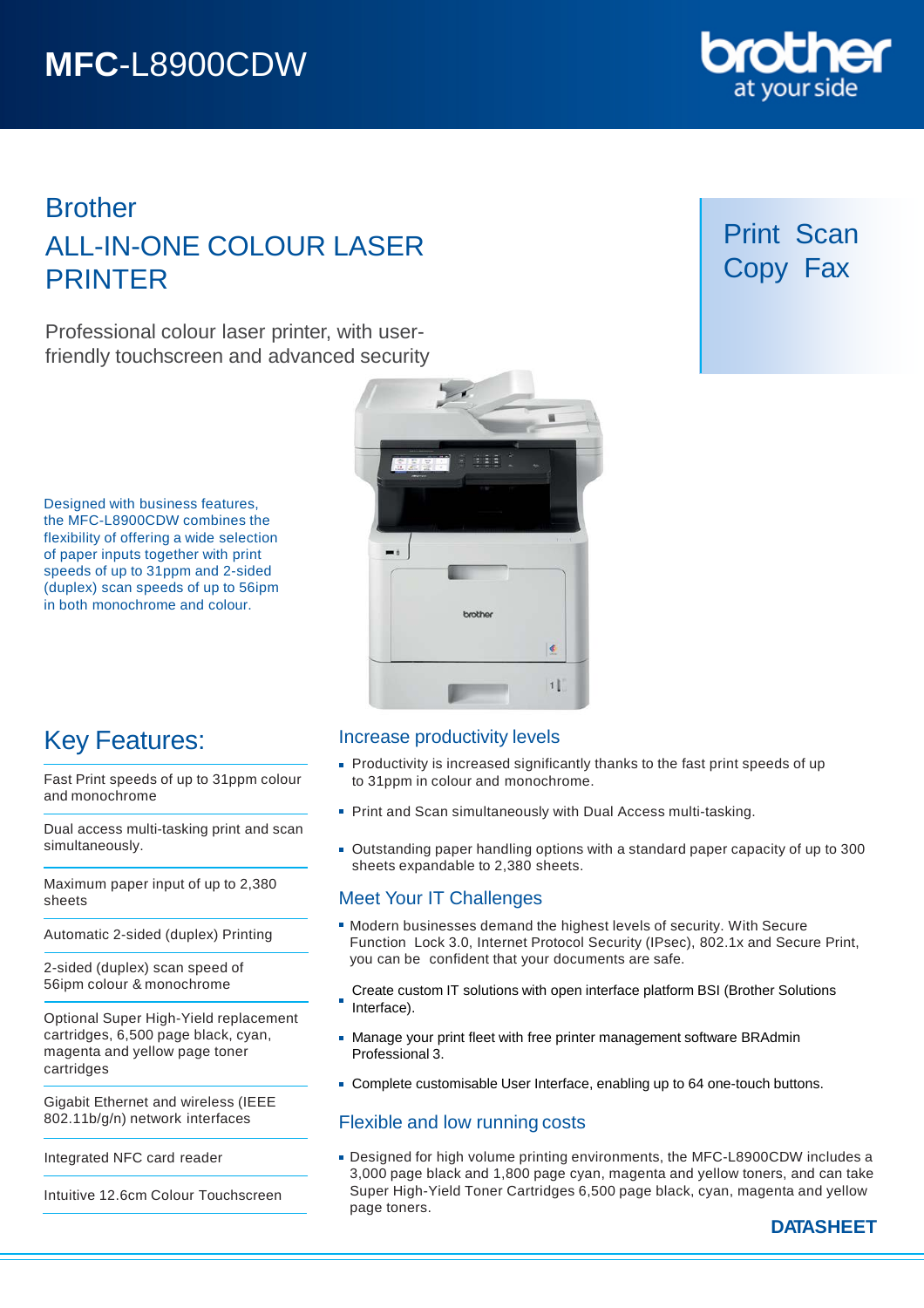#### **General**

| Technology                                           | Electrophotographic Laser Printer                                                                                                                                                                                                                                                        |
|------------------------------------------------------|------------------------------------------------------------------------------------------------------------------------------------------------------------------------------------------------------------------------------------------------------------------------------------------|
| <b>Laser Classification</b>                          | Class 1 laser product (IEC 60825-1:2007)                                                                                                                                                                                                                                                 |
| Processor                                            | 800MHz - Sub: 133Mhz                                                                                                                                                                                                                                                                     |
| <b>Local Interface</b>                               | Hi-Speed USB 2.0 & USB Host                                                                                                                                                                                                                                                              |
| <b>Wired Network Interface</b>                       | Gigabit Ethernet 10Base-T/100Base-TX/1000Base-T                                                                                                                                                                                                                                          |
| Wireless Network Interface                           | IEEE 802.11b/g/n                                                                                                                                                                                                                                                                         |
| <b>Standard Memory</b>                               | 512MB                                                                                                                                                                                                                                                                                    |
| Display                                              | 12.6cm Colour Touchscreen                                                                                                                                                                                                                                                                |
| <b>Shortcuts</b>                                     | 64                                                                                                                                                                                                                                                                                       |
| <b>Colour Printer</b>                                |                                                                                                                                                                                                                                                                                          |
| Automatic 2-sided (duplex)<br>Printing               | Print on to both sides of the paper automatically                                                                                                                                                                                                                                        |
| <b>Print Speed Standard (A4)</b>                     | Up to 31ppm (pages per minute) colour & monochrome                                                                                                                                                                                                                                       |
| Print Speed 2-sided<br>(duplex A4)                   | Up to 14 sides per minute (7 sheets per minute)<br>colour & monochrome                                                                                                                                                                                                                   |
| <b>Resolution</b>                                    | 2,400dpi (2,400 x 600dpi), 600 x 600dpi                                                                                                                                                                                                                                                  |
| Quiet Mode                                           | A mode to reduce the printing noise by reducing<br>the print speed to 15ppm                                                                                                                                                                                                              |
| <b>FPOT (First Print Out Time)</b>                   | Less than 15 seconds colour & monochrome<br>from ready mode                                                                                                                                                                                                                              |
| Warm-Up Time                                         | Less than 31 seconds from sleep mode                                                                                                                                                                                                                                                     |
| <b>Print Languages</b>                               | PCL6, BR-Script3 (PostScript <sup>®</sup> 3™ Language<br>Emulation), PDF 1.7, XPS 1.0                                                                                                                                                                                                    |
| <b>Embedded Fonts (PCL)</b>                          | 66 scalable fonts, 12 bitmap fonts, 16 barcodes                                                                                                                                                                                                                                          |
| <b>Embedded Fonts</b><br>(Postscript)                | 66 scalable fonts                                                                                                                                                                                                                                                                        |
| <b>Embedded Barcodes (PCL)</b>                       | Code39, Interleaved 2 of 5, FIM (US-PostNet),<br>Post Net (US-PostNet), EAN-8, EAN-13, UPC-A,<br>UPC-E, Codabar, ISBN (EAN), ISBN (UPC-E),<br>Code128 (set A, set B, set C), EAN128 (set A,<br>set B, set C), Code93, GS1Databar, MSI                                                    |
| <b>Printer Driver</b>                                |                                                                                                                                                                                                                                                                                          |
| <b>Windows</b> <sup>®</sup>                          | Windows $10^{\circ}$ (32 & 64 bit editions)<br>Windows $8^{\circ}$ (32 & 64 bit editions)<br>Windows $7^{\circ}$ (32 & 64 bit editions)<br>Windows® Server 2016, 2012, 2012R2 & 2008R2<br>Windows® Server 2008 (32 & 64 bit editions)<br>*Windows® Server supports network printing only |
| Macintosh <sup>5</sup>                               | Mac OS v10.10.5, v10.11.x, v10.12                                                                                                                                                                                                                                                        |
| Linux <sup>5</sup>                                   | CUPS, LPD/LPRng (x86/x64 environment)                                                                                                                                                                                                                                                    |
| <b>PostScript Universal Printer</b><br><b>Driver</b> | Driver for Windows <sup>®</sup> that enables you to print to<br>any network or locally connected Brother laser<br>printer that supports PostScript                                                                                                                                       |
| <b>PCL Driver</b>                                    | Generic PCL XL driver                                                                                                                                                                                                                                                                    |
| <b>NFC</b>                                           |                                                                                                                                                                                                                                                                                          |
| <b>Integrated NFC</b>                                | Supports NFC cards for secure authentication or<br>shortcuts and NFC supported mobile devices for<br>direct printing and scanning                                                                                                                                                        |
| <b>External NFC Card Reader</b><br>Support           | Support for external NFC readers via the front<br><b>USB</b> port                                                                                                                                                                                                                        |

#### Printer Functions

| N-up Printing                           | Reduce up to 2, 4, 9, 16 or 25 A4 pages into just<br>one A4 page (Mac, up to 2, 4, 6, 9, or 16)                                                                                                                                                                                                                                                                                                                                                                                 |
|-----------------------------------------|---------------------------------------------------------------------------------------------------------------------------------------------------------------------------------------------------------------------------------------------------------------------------------------------------------------------------------------------------------------------------------------------------------------------------------------------------------------------------------|
| <b>Poster Printing</b>                  | Enlarge 1 A4 page into a poster using 4, 9, 16 or<br>25 A4 pages                                                                                                                                                                                                                                                                                                                                                                                                                |
| <b>Watermark Printing</b>               | Watermark your documents with predefined text<br>or with your own user-defined messages                                                                                                                                                                                                                                                                                                                                                                                         |
| <b>ID Printing</b>                      | Add identification to your printed documents<br>(date & time, short custom message or PC<br>username)                                                                                                                                                                                                                                                                                                                                                                           |
| Automatic 2-sided (duplex)<br>Print     | Print on to both sides of the paper automatically                                                                                                                                                                                                                                                                                                                                                                                                                               |
| <b>Manual 2-sided</b><br>(duplex) Print | Manual 2-sided (duplex) printing (recommended for<br>media not supported by automatic 2-sided (duplex)<br>print)                                                                                                                                                                                                                                                                                                                                                                |
| <b>Booklet Printing</b>                 | Print documents in A5 booklet format using<br>automatic or manual 2-sided (duplex) print                                                                                                                                                                                                                                                                                                                                                                                        |
| <b>Print Profiles</b>                   | Store your favourite driver settings as profiles to<br>easily recall them                                                                                                                                                                                                                                                                                                                                                                                                       |
| USB Host                                |                                                                                                                                                                                                                                                                                                                                                                                                                                                                                 |
| <b>Direct Print</b>                     | Print directly from a USB flash memory drive.<br>The supported file formats include: PDF<br>version1.7, JPEG, Exif+JPEG, PRN (created by<br>own printer driver), TIFF (scanned by Brother<br>model), XPS version 1.0                                                                                                                                                                                                                                                            |
| <b>Direct Scan</b>                      | Scan directly to a USB flash memory drive. The<br>supported file formats include: PDF, PDF/A,<br>Secure PDF, Signed PDF, JPEG, XPS, TIFF                                                                                                                                                                                                                                                                                                                                        |
| <b>USB Input Port</b>                   | Rear USB port for use with an external<br>NFC card reader                                                                                                                                                                                                                                                                                                                                                                                                                       |
| <b>Standard Paper Handling</b>          |                                                                                                                                                                                                                                                                                                                                                                                                                                                                                 |
| Paper Input <sup>2</sup>                | Lower Tray - 250 sheets<br>Multi Purpose Tray - 50 sheets<br>Automatic Document Feeder - 70 Sheet                                                                                                                                                                                                                                                                                                                                                                               |
| Paper Output <sup>2</sup>               | Face Down - 150 sheets<br>Face Up (Straight Paper Path) - 1 sheet                                                                                                                                                                                                                                                                                                                                                                                                               |
| <b>Optional Paper Handling</b>          |                                                                                                                                                                                                                                                                                                                                                                                                                                                                                 |
| Paper Input <sup>2</sup>                | 250 Sheets (LT-330CL)<br>500 Sheets (LT-340CL)<br>Maximum of 3 optional trays (LT-330CL)<br>or maximum of 2 optional trays (LT-340CL and/<br>or LT-330CL)<br>4 x 520 sheet tower tray (TT-4000 & TC-4000)                                                                                                                                                                                                                                                                       |
| Paper Input / Output Sensors            |                                                                                                                                                                                                                                                                                                                                                                                                                                                                                 |
| Input                                   | Onscreen & optional email alerts notifying you<br>when any of the paper input trays are nearly<br>empty or empty                                                                                                                                                                                                                                                                                                                                                                |
| <b>Media Specification</b>              |                                                                                                                                                                                                                                                                                                                                                                                                                                                                                 |
| <b>Media Types &amp; Weights</b>        | Standard Tray - plain, recycled, coloured and<br>letterhead (between 60 - 105g/m <sup>2</sup> )<br>Multi Purpose Tray - plain, recycled, bond,<br>coloured, letterhead and glossy <sup>®</sup> paper<br>(between 60-163g/m <sup>2</sup> )<br>2-sided (duplex) Print - plain, recycled,<br>coloured, letterhead and glossy <sup>9</sup> paper<br>(between 60 - 105g/m <sup>2</sup> )<br>Automatic Document Feeder - Plain & recycled<br>paper (between 64 - 90g/m <sup>2</sup> ) |
| <b>Envelope &amp; Label Printing</b>    | Yes, from the Multi Purpose Tray: support for 10<br>envelopes up to 10mm total thickness                                                                                                                                                                                                                                                                                                                                                                                        |
| <b>Media Sizes</b>                      | <b>Standard Tray - A4, Letter, A5, A5(Long</b><br>Edge), A6, Executive, Legal, Folio, Mexico<br>Legal<br>Multi Purpose Tray- Width: 76.2mm to<br>215.9mm Length: 127mm to 355.6mm<br>Automatic Document Feeder - Width: 105mm to<br>215.9mm Length: 147.3mm to 355.6mm<br>2-sided (duplex) Print-A4                                                                                                                                                                             |

<sup>1</sup> Approx declared yield value in accordance with ISO/IEC 19798<br><sup>3</sup>Calculated with 80g/m<sup>2</sup>paper<br><sup>3</sup>Windows® & Mac only<br><sup>8</sup>Obtional download<br><sup>6</sup> Must be web connected<br><sup>8</sup> Maximum number of printed pages per month can be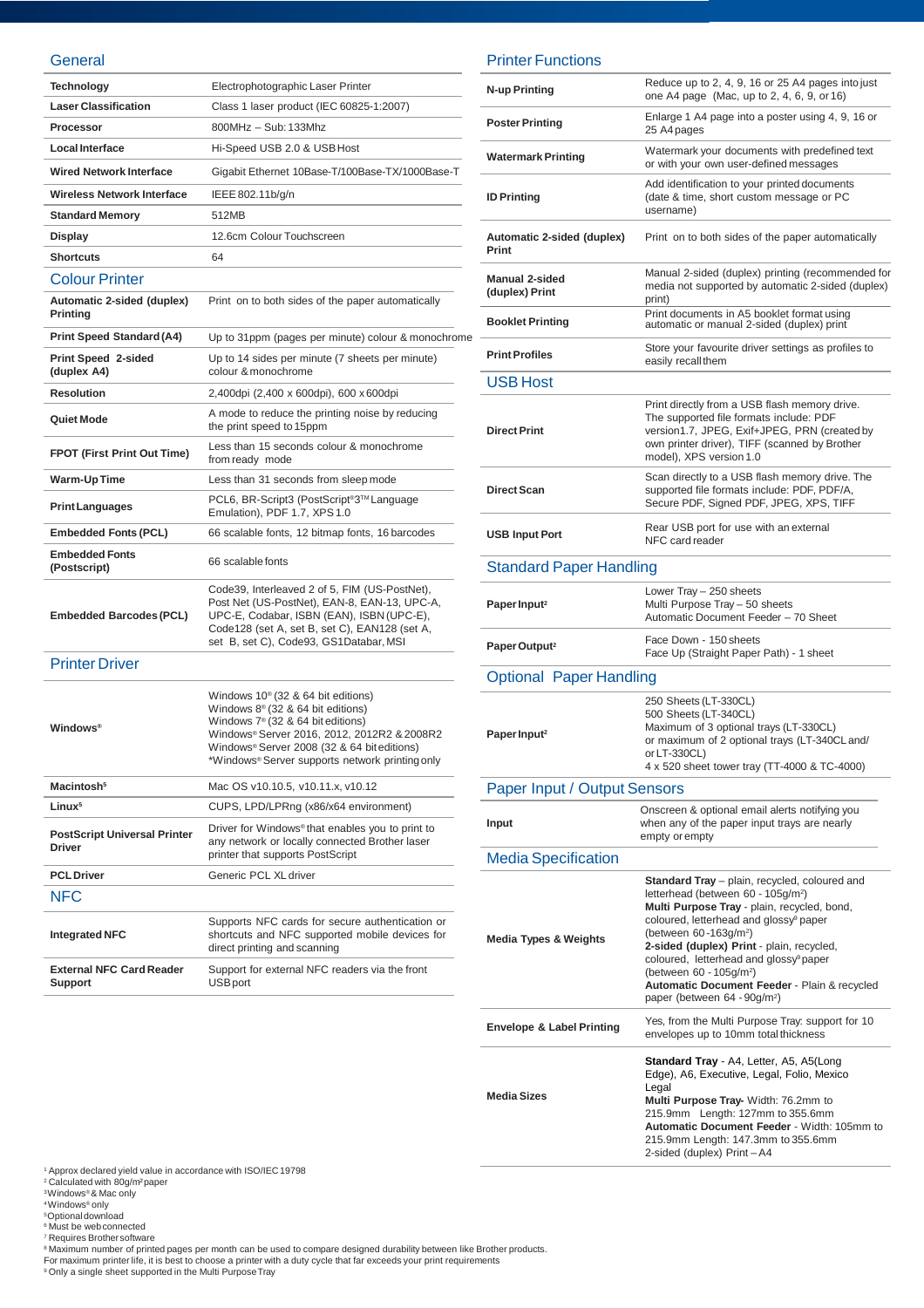#### Colour Scanner

| <b>Scanner Type</b>                                 | Dual CIS (Contact Image Sensor)                                                                                                               |
|-----------------------------------------------------|-----------------------------------------------------------------------------------------------------------------------------------------------|
| Automatic 2-sided (duplex)<br>Scanning              | Yes                                                                                                                                           |
| Colour & monochrome<br>Scanning                     | Yes                                                                                                                                           |
| Scan Speed                                          | 28ipm (images per minute) colour & monochrome                                                                                                 |
| 2 Sided Scan Speed                                  | 56ipm (images per minute) colour & monochrome                                                                                                 |
| <b>Scan Resolution from ADF</b>                     | Up to 1,200 x 600dpi                                                                                                                          |
| <b>Scan Resolution from</b><br><b>Scanner Glass</b> | Up to 1,200 x 2,400 dpi                                                                                                                       |
| <b>Interpolated Scan</b><br>Resolution <sup>7</sup> | Up to 19,200 x 19,200dpi                                                                                                                      |
| <b>Colour Depth</b>                                 | 16, 777, 216 colour variations (48 bit)                                                                                                       |
| <b>Grey Scale</b>                                   | 256 shades of grey (8 bit)                                                                                                                    |
| Standard Functions <sup>7</sup>                     | Scan to USB, E-mail, OCR, Image & File                                                                                                        |
| <b>Network Scanning</b>                             | Scan to network folder (Windows®only), FTP,<br>SFTP, Email Server, SharePoint & Easy Scan<br>to Email <sup>6</sup>                            |
| Cloud Scanning <sup>6</sup>                         | Scan direct to Box, Dropbox, Evernote <sup>™</sup> ,<br>Google Drive™, OneDrive, Flickr, Facebook,<br>OneNote                                 |
| <b>Scan Features</b>                                | Remove Background, Skip Blank Page, ID Scan,<br>1 to 2 Scan, Auto Deskew from ADF, Split PDF                                                  |
| <b>Scan to Microsoft Office</b>                     | Scan to Microsoft <sup>®</sup> Word, Microsoft® Excel &<br>Microsoft <sup>®</sup> PowerPoint                                                  |
| <b>Scan to Searchable PDF</b>                       | Scan documents to searchable PDF files                                                                                                        |
| <b>Scan to SharePoint</b>                           | Scan documents directly into SharePoint                                                                                                       |
| Outline & Scan <sup>6</sup>                         | Draw around items to either scan a section or<br>remove a section from the original document                                                  |
| Windows® Web Services<br>Scanning                   | Scan direct into Windows® (from Windows®7 &<br>onwards) without needing to install a scanner<br>driver                                        |
| Note Scan <sup>6</sup>                              | Scan and organise notes taken on the folding<br>note papers                                                                                   |
| <b>Scanner Driver</b>                               |                                                                                                                                               |
| <b>Windows®</b>                                     | TWAIN, WIA & ISIS<br>Windows 10 <sup>®</sup> (32 & 64 bit editions)<br>Windows®8 (32 & 64 bit editions),<br>Windows®7 (32 & 64 bit editions), |
| Macintosh <sup>5</sup>                              | TWAIN & ICA<br>Mac OS v10.10.5, v10.11.x, v10.12                                                                                              |
| Linux <sup>5</sup>                                  | SANE(32 & 64 bit editions)                                                                                                                    |
| <b>Address Book</b>                                 |                                                                                                                                               |

Colour Copier

| Speed $-(A4)$                                            | Up to 31cpm (copies per minute) colour &<br>monochrome                                                                                        |
|----------------------------------------------------------|-----------------------------------------------------------------------------------------------------------------------------------------------|
| <b>FCOT</b><br>(First Copy Out Time)                     | Less than 17 seconds colour & less than 16<br>seconds monochrome from ready mode                                                              |
| <b>Resolution</b>                                        | Up to 1,200 x 600dpi                                                                                                                          |
| Multi-Copying / Stack / Sort                             | Makes up to 99 copies of each page / Stacks<br>or Sorts                                                                                       |
| <b>Enlargement / Reduction</b><br>Ratio                  | Reduce or Increase document sizes from 25% to<br>400% in 1% increments                                                                        |
| N in 1 Copying                                           | Allows the user to compress 2 or 4 pages on to a<br>single A4 sheet                                                                           |
| 2in1 ID Copying                                          | Allows the user to copy both sides of an ID card<br>to a single A4 sheet                                                                      |
| <b>Grey Scale</b>                                        | 256 shades of grey are available for copying                                                                                                  |
| <b>Receipt Copying</b>                                   | Produces clearer copies of receipts                                                                                                           |
| Outline and Copy <sup>6</sup>                            | Copies or deletes areas outlined by a red pen                                                                                                 |
| Mobile / Web Based Printing & Scanning                   |                                                                                                                                               |
| <b>Brother iPrint&amp;Scan</b><br>(Android)              | Print from, scan to, send faxes, preview received<br>faxes, preview copies and check the machine<br>status from an Android device             |
| <b>Brother iPrint&amp;Scan</b><br>(iPad / iPhone / iPod) | Print from, scan to, send faxes, preview received<br>faxes, preview copies and check the machine<br>status from an iPad / iPhone / iPod Touch |
| <b>Brother iPrint&amp;Scan</b><br>(Windows® Phone)       | Print from and scan to a smart phone running<br>the Windows® Phone Operating System                                                           |
| <b>Brother Print&amp;Scan</b><br>(Windows® 8, 10 & RT)   | Print from and scan to a Windows®8,10 or<br><b>Windows RT Tablet</b>                                                                          |
| Google Cloud Print 2.0                                   | Print most common file types from any Google<br>Cloud Print enabled application                                                               |
| <b>AirPrint</b>                                          | Print most common file types from any AirPrint<br>enabled application                                                                         |
| Mopria                                                   | Print most common file types from Mopria<br>supported Android devices                                                                         |
| <b>Brother Print Service Plugin</b>                      | Print from Android devices without a dedicated<br>App                                                                                         |
| Box <sup>6</sup>                                         | Print from and scan to Box without using a PC                                                                                                 |
| Dropbox <sup>6</sup>                                     | Print from and scan to Dropbox without using<br>аPC                                                                                           |
| Evernote™ <sup>6</sup>                                   | Print from and scan to Evernote™without using<br>aPC                                                                                          |
| Google Drive <sup>™6</sup>                               | Print from and scan to Google Drive™ without<br>using a PC                                                                                    |
| OneDrive <sup>6</sup>                                    | Print from and scan to Microsoft <sup>®</sup> OneDrive<br>without using a PC                                                                  |
| Flickr®6                                                 | Print from and scan to Flickr® without using a PC                                                                                             |
| Facebook <sup>®6</sup>                                   | Print from and scan to Facebook® without using<br>aPC                                                                                         |
| OneNote <sup>6</sup>                                     | Scan to Microsoft <sup>®</sup> OneNote without using a PC                                                                                     |
| Folding Notes <sup>6</sup>                               | Create handy folding note papers                                                                                                              |
| Creative Centre <sup>6</sup>                             | Download and print Brother Creative Center<br>content                                                                                         |

' Approx declared yield value in accordance with ISO/IEC 19798<br>? Calculated with 80g/m²paper<br>ᢀWindows® & Mac only<br>♦Windows® only

<sup>5</sup>Optional download<br><sup>6</sup> Must be web connected

' Requires Brothersoftware<br>® Maximum number of printed pages per month can be used to compare designed durability between like Brother products.<br>For maximum printer life, it is best to choose a printer with a duty cycle

enabled address book, like Microsoft® Exchange

**Speed Dials** 300 locations for E-mail addresses and Fax numbers **Group Dial** A combination of up to 20 groups can be stored for broadcasting **LDAP** The ability to connect to an external LDAP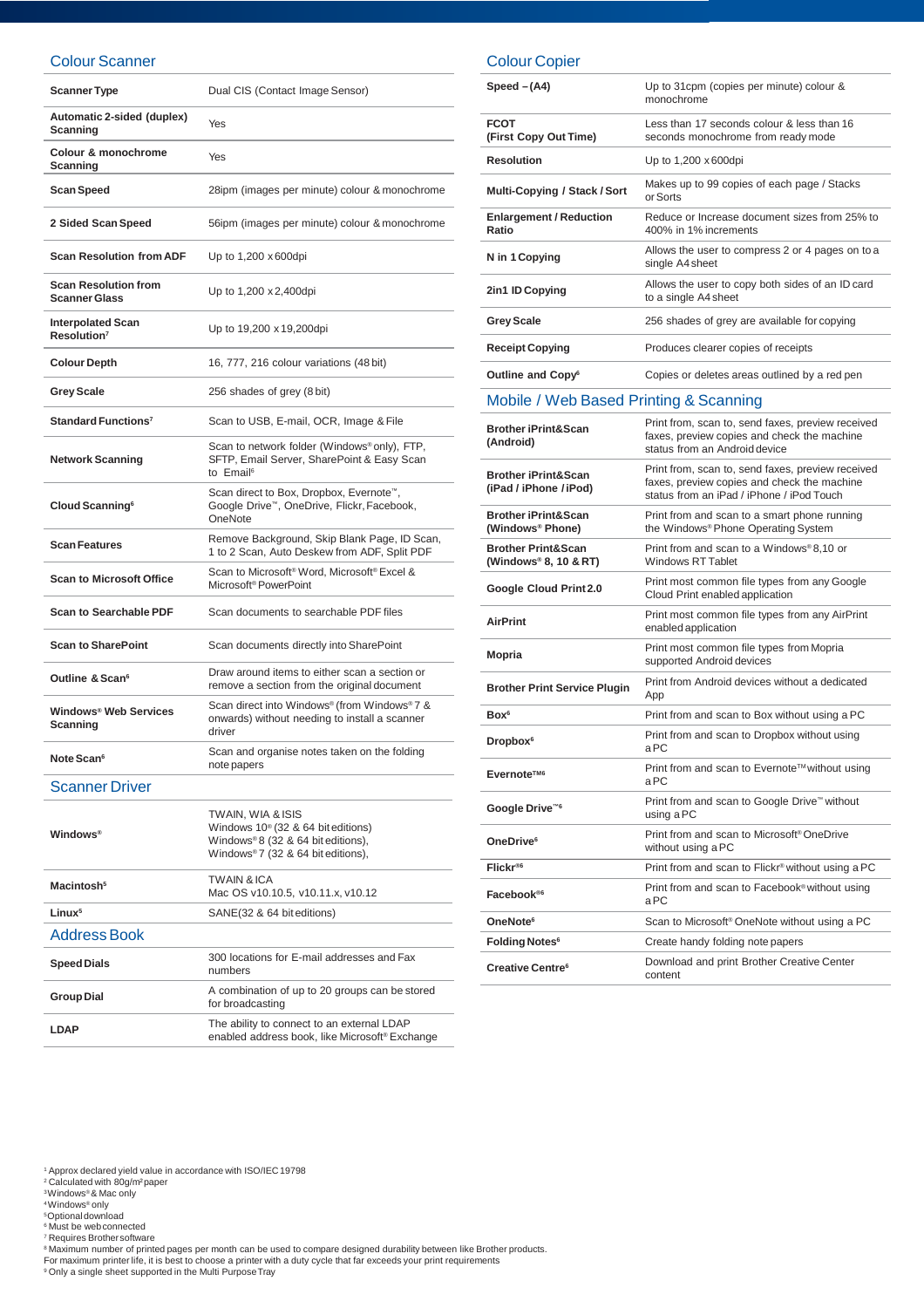## Fax

| י גו                                  |                                                                                                                                                                                       |
|---------------------------------------|---------------------------------------------------------------------------------------------------------------------------------------------------------------------------------------|
| <b>Fax Modem</b>                      | 33,600bps (Super G3)                                                                                                                                                                  |
| Automatic 2-sided (duplex)<br>Faxing  | Yes                                                                                                                                                                                   |
| Internet Fax (iFax)                   | Fax documents anywhere in the world over the<br>Internet without the use of a telephone line                                                                                          |
| <b>Fax to Server</b>                  | Sends faxes to a server                                                                                                                                                               |
| <b>PC Fax Send</b>                    | Send faxes directly from your PC                                                                                                                                                      |
| <b>PC Fax Receive</b>                 | Receive faxes directly to your PC                                                                                                                                                     |
| <b>Automatic Redial</b>               | Automatic redialling if the recipient fax is busy                                                                                                                                     |
| <b>Telephone Index</b>                | An electronic, alphabetical listing of stored speed<br>dials and group numbers                                                                                                        |
| <b>Chain Dialling</b>                 | Allows the user to store parts for long dialling<br>sequences in different speed dial locations                                                                                       |
| <b>Distinctive Ring</b>               | An external service that allows two telephone<br>numbers shared on a single fixed line and use<br>different ring tones                                                                |
| Speaker / Ring volume                 | 3 levels and off                                                                                                                                                                      |
| Fax / Tel Switch                      | Automatic recognition of fax and telephone<br>reception                                                                                                                               |
| <b>Super Fine</b>                     | Enables quality transmission of very small print<br>and line drawings                                                                                                                 |
| Contrast                              | Auto / light / dark                                                                                                                                                                   |
| <b>Enhanced Remote Activate</b>       | Transfer a fax call, answered on an extension<br>phone, to the fax machine                                                                                                            |
| <b>Delayed Timer</b>                  | Up to $50$                                                                                                                                                                            |
| Quick-Scan                            | Approximately 2.5 seconds per page A4<br>standard resolution                                                                                                                          |
| <b>Memory Transmission</b>            | Up to 500 pages (ITU-T Test Chart, Standard<br>Resolution, JBIG)                                                                                                                      |
| Out of Paper Reception                | up to 500 pages (ITU-T Test Chart, Standard<br>Resolution, JBIG)                                                                                                                      |
| <b>Dual Access</b>                    | Allows the operator to perform 2 different tasks<br>on the machine at the same time                                                                                                   |
| <b>Broadcasting</b>                   | Send the same fax message to up to 350<br>separate locations (manual 50 locations)                                                                                                    |
| <b>Batch Transmission</b>             | Stores documents for the same location in the<br>machines memory for transmission in a singlecall                                                                                     |
| <b>Auto Reduction</b>                 | When receiving a single page document<br>longer than A4 (297mm) the fax machine will<br>automatically reduce the message to fit onto a<br>single A4 sheet                             |
| <b>ECM (Error Correction</b><br>Mode) | The MFC will detect line errors during fax<br>transmission and resend the page(s) of the<br>document that had an error (recipient machines<br>must share this feature for it to work) |
| <b>Fax Forwarding</b>                 | Sends a fax received in memory to another pre-<br>programmed fax number or e-mail address                                                                                             |
| <b>Remote Access</b>                  | Allows users to remotely access their machine                                                                                                                                         |
| <b>Fax Retrieval</b>                  | Allows remote access to faxes stored in the<br>machine                                                                                                                                |
| <b>Remote Maintenance</b>             | Allows users to maintain their MFC remotely                                                                                                                                           |
| Remote Set-up <sup>3</sup>            | Allows users to set-up the MFC from their PC                                                                                                                                          |
| <b>Grey Scale</b>                     | 256 shades (8 bit) of grey are available for faxing                                                                                                                                   |
| <b>Fax Preview</b>                    | Preview received faxes on the screen                                                                                                                                                  |
| Fax stamp                             | Add the date and time to all received faxes                                                                                                                                           |
| <b>Cover Page</b>                     | Create custom cover pages for outgoing faxes                                                                                                                                          |

### Network & Security

| <b>Wired Network</b>                             | <b>Built in Ethernet</b><br>10Base-T/100Base-TX/1000Base-T                                                                                                                                                                                                                                                                                                              |
|--------------------------------------------------|-------------------------------------------------------------------------------------------------------------------------------------------------------------------------------------------------------------------------------------------------------------------------------------------------------------------------------------------------------------------------|
| <b>Wireless Network</b>                          | IEEE 802.11b/g/n (Infrastructure Mode / Adhoc<br>Mode)                                                                                                                                                                                                                                                                                                                  |
| Wi-Fi Direct™                                    | Print wirelessly without having to go through<br>a wireless access point (both automatic and<br>manual methods supported)                                                                                                                                                                                                                                               |
| <b>Wireless Setup Support</b>                    | Wi-Fi Protected Setup (WPS)                                                                                                                                                                                                                                                                                                                                             |
| <b>Wireless Applications</b>                     | Vertical Pairing                                                                                                                                                                                                                                                                                                                                                        |
| <b>Network Protocols</b>                         | TCP/IP (IPv4 and IPv6)                                                                                                                                                                                                                                                                                                                                                  |
| IP <sub>v4</sub>                                 | ARP, RARP, BOOTP, DHCP, APIPA(Auto IP),<br>WINS/NetBIOS name resolution, DNS Resolver,<br>mDNS, LLMNR responder, LPR/LPD, Custom<br>Raw Port/Port9100, POP3, SMTP Client, IPP/<br>IPPS, FTP Client and Server, CIFS Client,<br>TELNET Server, SNMPv1/v2c/v3, HTTP/HTTPS<br>server, TFTP client and server, ICMP, Web<br>Services (Print/Scan), SNTP Client, LDAP, IMAP4 |
| IP <sub>v6</sub>                                 | NDP, RA, DNS resolver, mDNS, LLMNR<br>responder, LPR/LPD, Custom Raw Port/<br>Port9100, IPP/IPPS, POP3, SMTP Client, FTP<br>Client and Server, CIFS Client, TELNET<br>Server, SNMPv1/v2c/v3, HTTP/HTTPS server,<br>TFTP client and server, ICMPv6, SNTP Client,<br>LDAP, Web Services (Print/Scan), IMAP4                                                               |
| <b>Wired Network Security</b>                    | APOP, SMTP-AUTH, SSL/TLS (IPPS, HTTPS,<br>SMTP, POP3, IMAP4), SNMP v3<br>802.1x (EAP-MD5, EAP-FAST, PEAP, EAP-TLS,<br>EAP-TTLS), Kerberos, IPsec                                                                                                                                                                                                                        |
| <b>Wireless Network Security</b>                 | WEP 64/128 bit, WPA-PSK (TKIP/AES),<br>WPA2- PSK (TKIP/AES)<br>APOP, SMTP-AUTH, SSL/TLS (IPPS, HTTPS,<br>SMTP, POP3, IMAP4), SNMP v3, Kerberos,<br>IPsec, 802.1x (LEAP, EAP-FAST, PEAP, EAP-<br>TLS, EAPTTLS)                                                                                                                                                           |
| <b>Print Log To Network</b>                      | Records printing activities from each individual<br>user, including network username, name of<br>document printed and number of pages, to a file<br>on a network                                                                                                                                                                                                        |
| <b>E-mail Notifications</b>                      | Automatically have the device send an E-mail<br>to a nominated E-mail address when it requires<br>attention                                                                                                                                                                                                                                                             |
| E-mail Reports                                   | Receive usage reports on a regular basis via<br>E-mail                                                                                                                                                                                                                                                                                                                  |
| <b>IPv4 Filter</b>                               | Restrict which network users either can or<br>cannot access the device over the network                                                                                                                                                                                                                                                                                 |
| <b>Secure Function Lock 3.0</b>                  | Restrict access to individual or groups of users<br>over a network. Can be used with PC User Login<br>Names for up to 200 users                                                                                                                                                                                                                                         |
| <b>Setting Lock</b>                              | Restrict access to the control panel                                                                                                                                                                                                                                                                                                                                    |
| Secure Print <sup>3</sup>                        | Protect print jobs with a 4 digit PIN that has to be<br>entered at the control panel of the printer before<br>printing                                                                                                                                                                                                                                                  |
| <b>Active Directory</b><br><b>Authentication</b> | Retrieve stored print jobs & control access to the<br>devices functionality by using credentials from<br><b>Active Directory</b>                                                                                                                                                                                                                                        |
| <b>LDAP Authentication</b>                       | Retrieve stored print jobs & control access to the<br>devices functionality using credentials from an<br>LDAP supported database                                                                                                                                                                                                                                        |

#### Fleet Management Tools

| Unattended Installer <sup>4</sup>           | Ability to centrally deploy and customise our<br>drivers and software               |
|---------------------------------------------|-------------------------------------------------------------------------------------|
| <b>MSI</b> Installer <sup>4</sup>           | Modular installers that can be distributed through<br>Active Directory <sup>®</sup> |
| <b>Embedded Web Server</b>                  | Web based print management software<br>embedded onto the device                     |
| <b>BRAdmin Professional3485</b>             | Fleet management software                                                           |
| <b>Driver Deployment Wizard<sup>4</sup></b> | Easily create print drivers for hassle free<br>deployment over your network         |